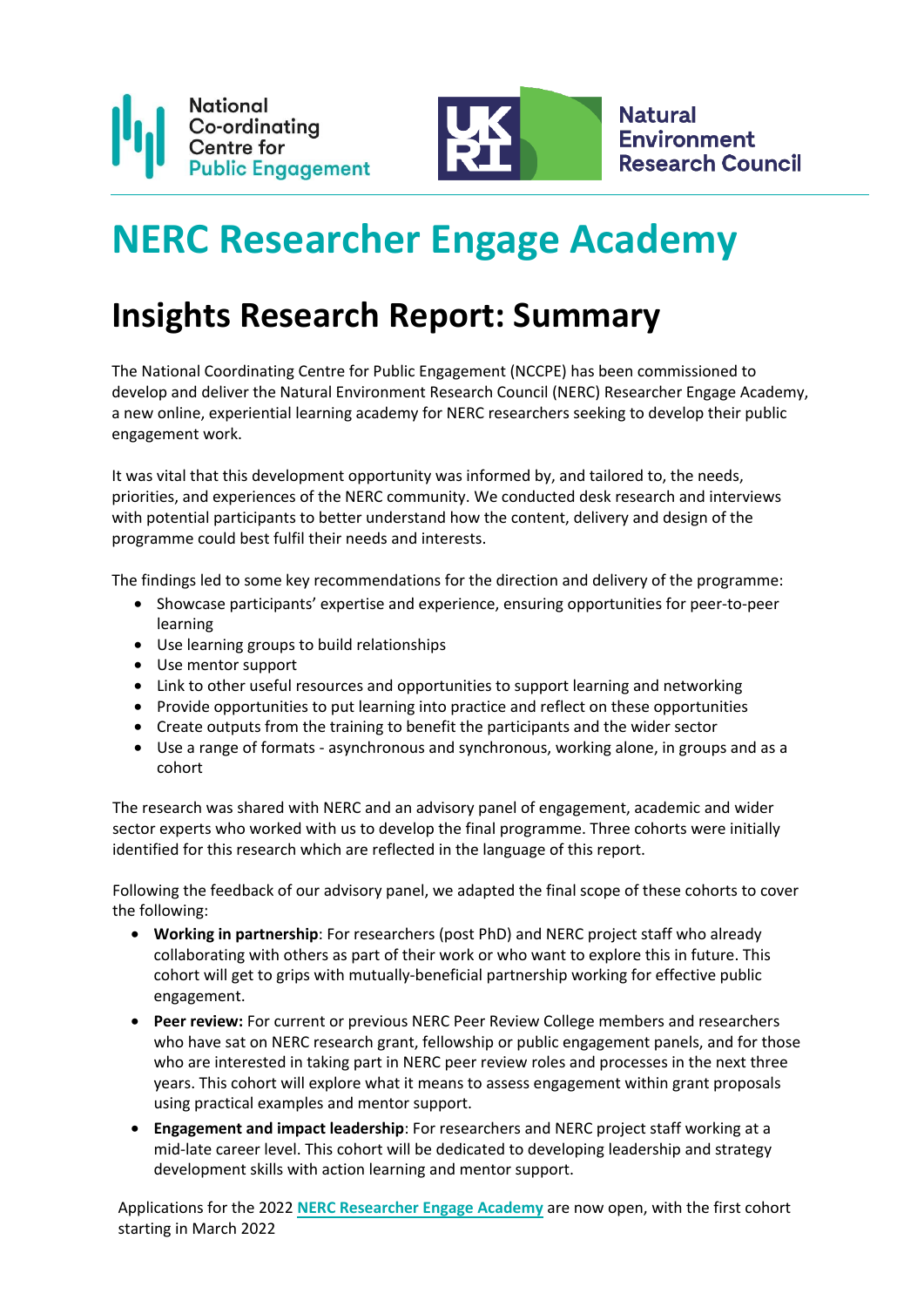

**Natural Environment Research Council** 

# **NERC Researcher Engage Academy**

## **Insights Research Report**

September 2021 Conducted by David Owen (NCCPE Associate/Gurukula)

## **Background**

The NCCPE has been commissioned to develop and deliver the Natural Environment Research Centre **(NERC) [Researcher Engage Academy](https://www.publicengagement.ac.uk/nccpe-projects-and-services/professional-development/nerc-researcher-engage-academy)**: a 2-year public engagement capacity building programme of professional development with experiential learning for up to 200 NERC-funded researchers that builds on the work of th[e NERC Impact Development programme.](https://www.publicengagement.ac.uk/nccpe-projects-and-services/professional-development/nerc-impact-development-programme)

It is anticipated that participants will take part in both core and cohort-specific modules. Three cohorts were identified at the start of this research. These were:

- **NERC Peer Review College members:** Researchers who are already NERC Peer Review College members and regularly involved in NERC peer review.
- **Engagement and impact leadership in mid – late career researchers**: Senior researchers (not necessarily with engagement experience) who will then act as advocates for engagement within their own context.
- **Partnership Working:** Researchers with interest in developing partnerships beyond the research environment.

Participants will explore relevant content with expert facilitators, mentors, and within learning peer groups. An online space will enable networking, communication, shared learning and peer support, and curated public engagement opportunities will encourage the implementation of their new skillset.

To inform the development of this programme, we undertook desk research and interviews with potential participants in the programme to better understand how it could best fulfil their needs and interests. We looked at both the content of the programme, methods of delivery and overall programme design.

## **Methods**

The research consisted of several key elements:

1. **Desk research:** Examining existing literature to better understand the key features of current professional development programmes that are working well, especially those targeted at the NERC research community.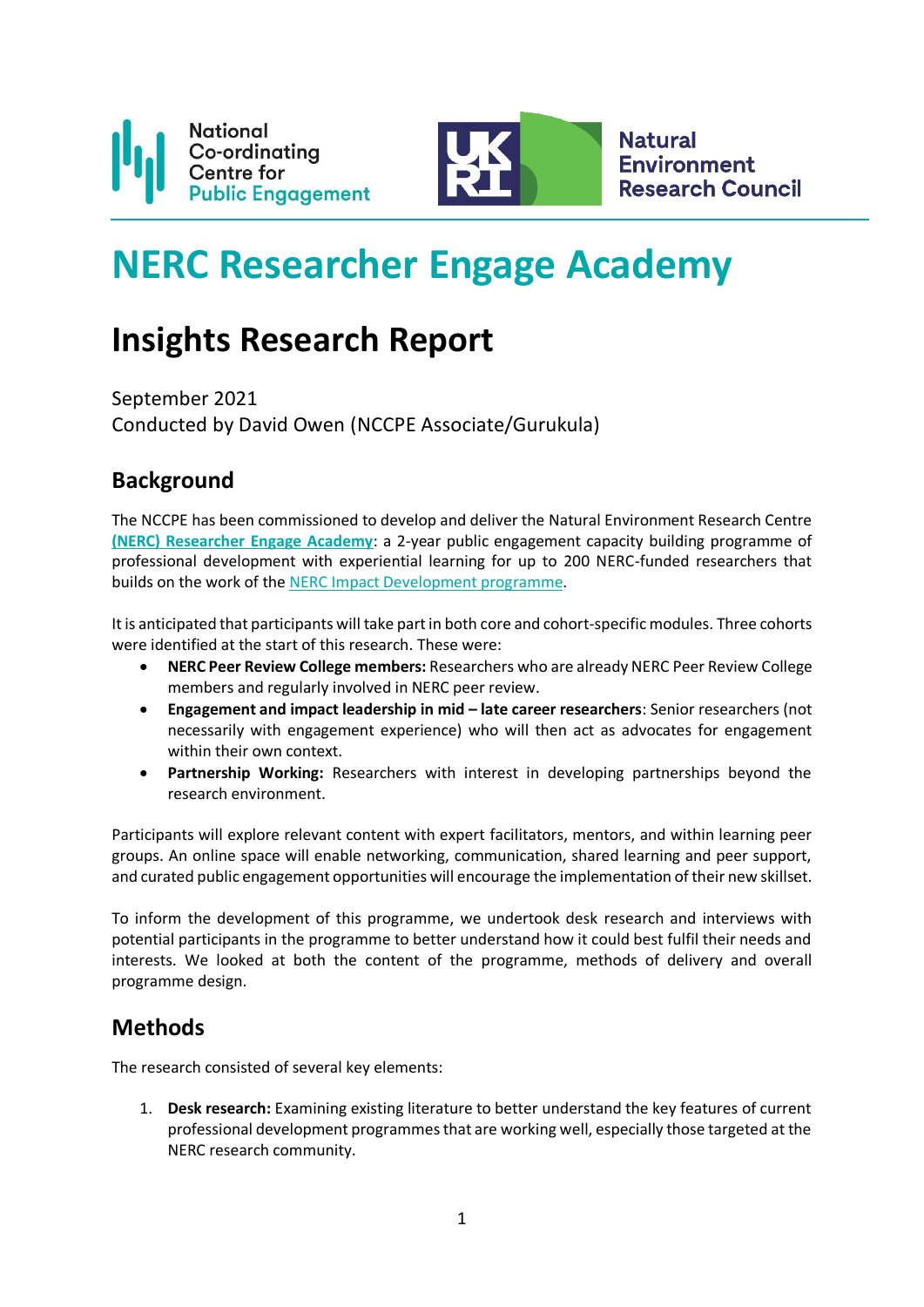- 2. **Survey:** An online survey (mix of quantitative and qualitative questions) was distributed through the NERC research community. The survey received 91 complete responses (see annex A for a detailed breakdown).
- 3. **Interviews:** We undertook 11 semi-structured interviews (see annex B for the interview schedule) with NERC researchers who fit within the cohort criteria (see annex A for a detailed breakdown).

This report provides a synthesis of the key learning from the research and recommendations for the direction and delivery of the programme.

## **Key Findings**

#### **Training and Development Needs**

1. NERC's research remit is increasingly multi and interdisciplinary — designed, supported and delivered in partnership with other research funders and research users. A small number of researchers commented that they learned new skills from academics from other disciplines whilst working in multi-disciplinary teams. The new skills included facilitation techniques and approaches to project management, as well as understanding other approaches to public engagement with research.

> *"Because I do transdisciplinary research, I learn from the much, much wider community all the time..."*

> *"As researchers we're becoming more holistic in our thinking. But to be holistic, you need CPD across a whole range of topics..."*

- 2. Dissemination focused interactions with the public tend to be at the forefront of researchers' minds when asked about what public engagement looks like within the context of their research. However, when probed, other approaches surfaced, such as working with policymakers, partnership work with communities and citizen science.
- 3. In line with the above, survey respondents identify the main benefits to engaging public audiences as informing/raising awareness. The top five responses correlate with previous studies of NERC researchers<sup>1</sup>:
	- To inform the public/raise awareness about my work (n=88)
	- To ensure my work is relevant to society (n=72)
	- To contribute to public debate (n=68)
	- To be accountable for the use of public funds (n=67)
	- To learn from public groups (n=64)
- 4. Previous studies of NERC researchers have noted an overall shift in the understanding of public engagement towards more integrated public involvement and co-creation. Our findings correlate with these studies. Interviewees often cited a definition of public engagement with research that encompasses two-way engagement with non-research partners. Several participants in this study cited the NERC Impact training as being fundamental in broadening their appreciation of all the different forms of and possibilities of public engagement with research.

<sup>1</sup> [https://www.publicengagement.ac.uk/sites/default/files/publication/public\\_engagement\\_with\\_nerc\\_environmental\\_science\\_-](https://www.publicengagement.ac.uk/sites/default/files/publication/public_engagement_with_nerc_environmental_science_-_challenges_opportunities.pdf) **[\\_challenges\\_opportunities.pdf](https://www.publicengagement.ac.uk/sites/default/files/publication/public_engagement_with_nerc_environmental_science_-_challenges_opportunities.pdf)**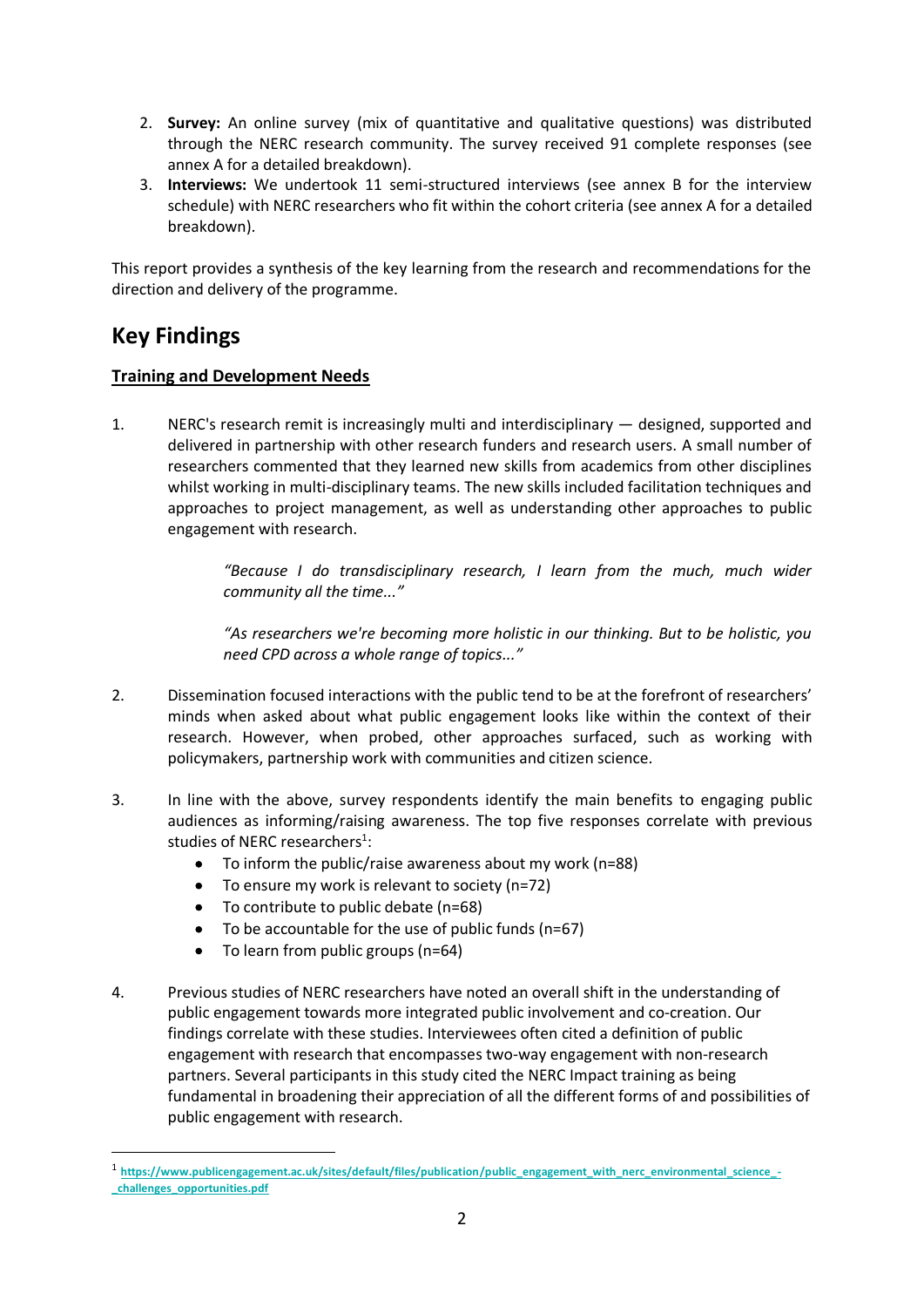*"So, communicating my research to the public, has kind of come in quite a few ways. I've worked a bit with the media including TV and radio. And then there's the work that I have done with museums".*

*"…definitely different audiences, I work with farmers as well, trying to talk to farmers, exploring which are the best practices to make sure that their crops are okay. And, as I'm saying, I'm the scientist, but I don't know, nothing. I know nothing compared to these farmers that have grown these crops for years and years. So I'm also absorbing a lot of information from them. And so, this is where collaboration comes from…"*

*"There are two types of public engagement that I do. There is what I would call working with the general public. Which could be in schools for example, and then there is what I call knowledge exchange. I've never quite worked out where public engagement stops, and knowledge exchange starts…"*

*"I think, possibly my key breakthrough was realising that public engagement works best when it works both ways…If you communicate what you're doing, you're also learning from others from what they're doing in their experience".*

5. Researchers tend to have a public engagement specialism or focus. For example, working with schools, working with the media, or participatory action research. Some researchers indicated that they wanted to undertake a gap analysis of their skills with somebody who understands the field; others wanted to expand into other forms of engagement practice (i.e., moving from partnerships with schools to policy engagement); others would like to explore how they can make their current activity more sustainable (i.e., managing time and workload and assessing what projects are worth investing in to meet their objectives). Drawing those connections out, surfacing common ground and building on people's experiences in any given area will all be important aspects of this programme. Consideration must be given to effectively deepening and expanding participants' knowledge of any given area in line with their needs.

> *"I don't understand where the gaps are that could make me do a really good job. A little knowledge can actually be dangerous, especially now I am now mentoring research students".*

- 6. Participants in the study are looking to develop skills in all areas of public engagement with research. The most cited in the survey may provide a framework for the core modules:
	- Impactful engagement (n=73)
	- Partnership accelerator: Working with policymakers (n=61), Working with schools (n=53) and working in partnership with community organisations (n=52), working with the cultural sector (n=38).
	- Understanding audiences (n=59)
	- Developing an engagement strategy (n=57)
- 7. The survey results point to some optional skill-based modules: Running events (n=34), Communicating (n=41), Online engagement (n=46), Exhibition design (n=27), Facilitation (n=24), Evaluation (n=45), Project planning (n=34).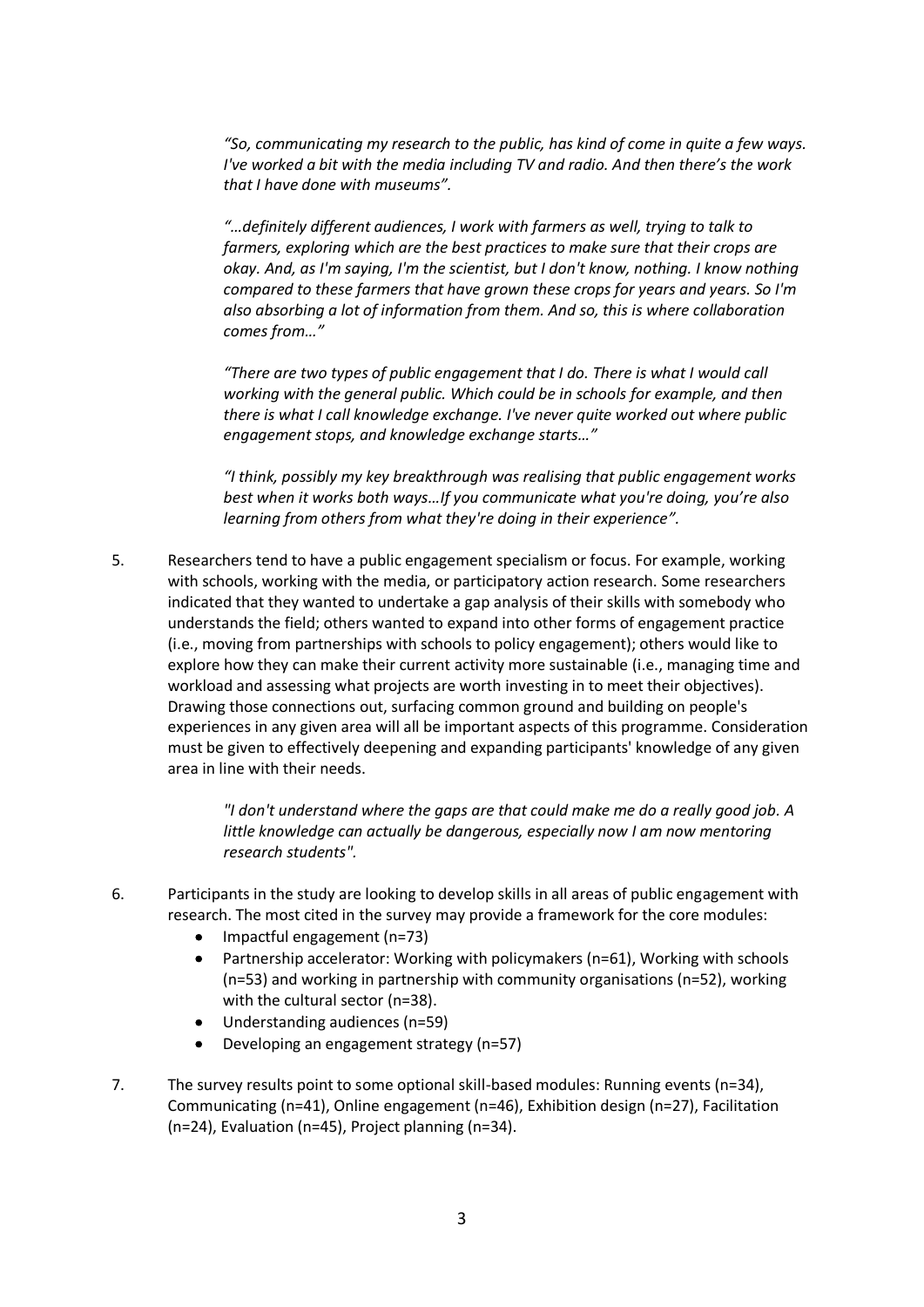- 8. A previous study of NERC researchers conducted by the NCCPE found that there was a demand for: (i) evaluation training, (ii) support for mid-career / senior researchers, (iii) working with communities (particularly navigating cultural, societal, and religious sensitivities, both nationally and internationally). These themes emerged from our research.
- 9. We explored specific training needs in greater detail via interviews. During the interviews, we asked questions targeted at the three potential cohorts of (i) NERC Peer Review college members, (ii) Engagement and impact leadership in mid – late career researchers and (iii) Partnership working. We provide a short summary of the findings from the interviews below:

#### **a. NERC Peer Review College members**

Members of the Peer Review College reported that there was no recognised framework for assessing public engagement within research grants. Their approach tended to be intuitive, for example, reading between the lines on proposals to assess whether the research team have genuine partnerships in place with a collaborative track record or if needs assessments had been completed. One interviewee commented that: 'there are norms for evaluating the science, the same is not true of public engagement'.

Whilst interviewees recognised these challenges, it was rarer for them to identify any specific training and development needs in this area even when probed. One interviewee did note that they did not feel adequately trained. Another noted that they felt out of their depth reviewing proposals where the methods of engagement were ones they had limited experience of.

*"I don't feel authorised to do this; it is taxpayers' money, and we should be treating it with respect".*

Our assessment, based on these conversations, is that there would be value in some peerto-peer support and potentially some action learning sets in relation to assessing public engagement in grants. This may lead to the development of some norms and/or minimum standards for what 'poor', 'average', 'good' and 'excellence' looks like in proposals and in understanding the expectations of the funders (i.e., whether a poor public engagement approach would render an otherwise excellence research proposal un-fundable). Alumni from this cohort may benefit from increased confidence in articulating the case for or against a proposal on the merit of the public engagement. Members from the Peer Review College may also benefit from seeing examples of really innovative, high-quality public engagement.

*"I'm reasonably confident in reviewing bids. It's helpful to see if someone has done something innovative and clever, so I can emulate it. There is always this envy when a university is working in partnership with these institutions that are experts in engagement and using that expertise to improve the work".* 

#### **b. Engagement and impact leadership in mid – late career researchers**

Several training needs were identified by researchers in their mid – late careers. These include:

- Understanding different approaches to public engagement, in particular moving beyond the approach they are familiar with and how you mentor and learn from others who are working with different methods.
- Leading and learning with others.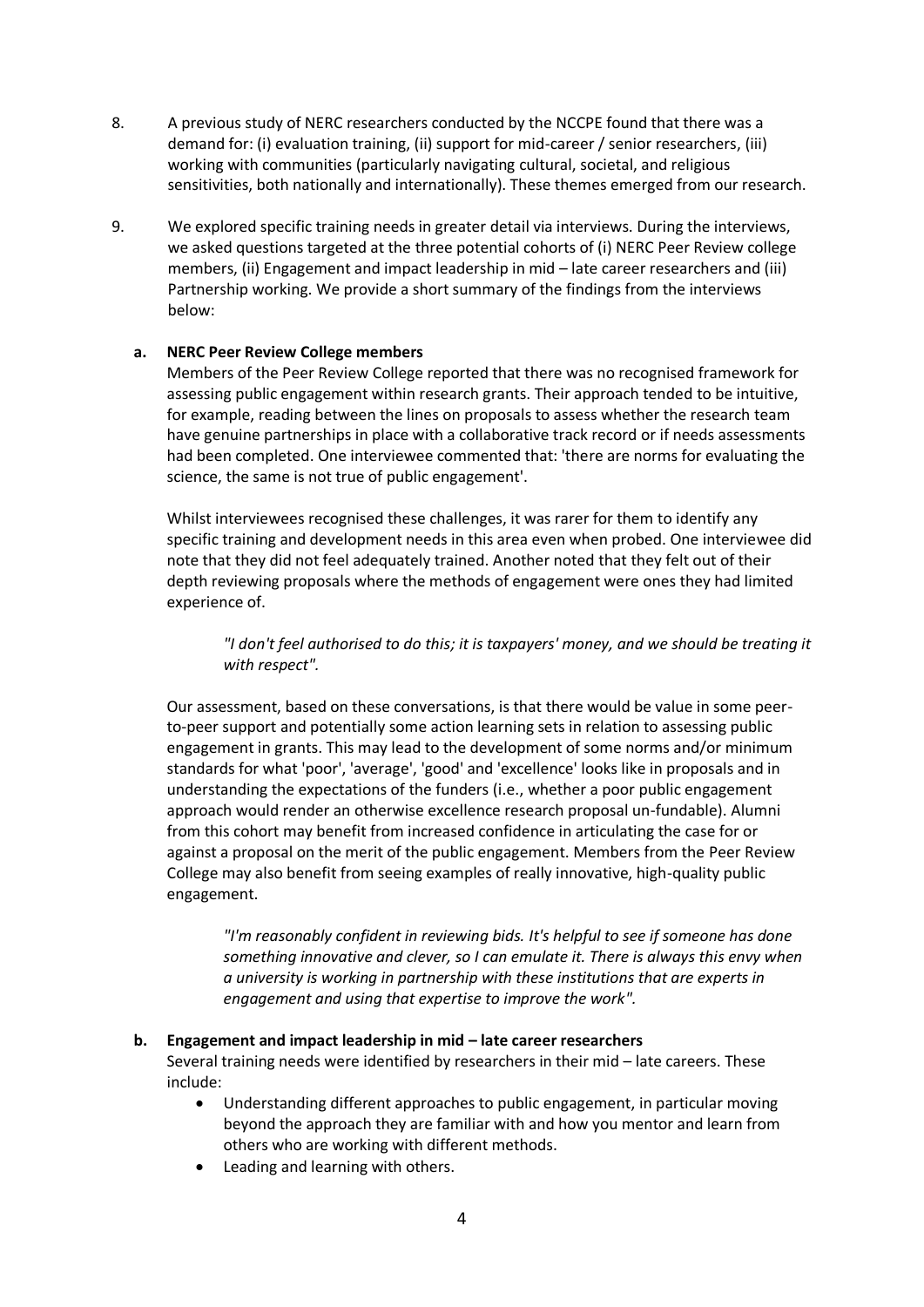- Developing and sustaining projects, in particular scaling up a project, being strategic about what you say 'yes' to, supporting others to do this, and securing funding for existing projects.
- Understanding how they might utilise resources available within the institution and via external networks. How they might structure engagement teams on larger grants.
- Managing and leading others above their pay grade.
- Inspiring others to undertake public engagement with research.
- Developing and delivering training in public engagement.
- Leading public engagement with research on larger grants. Building multidisciplinary teams to deliver public engagement objectives.
- Helping other academics produce resources.

The interviews showed how people at a mid - late career stage were being more strategic about their engagement activity, thinking about partnerships, impact, and the allocation of resources in more thoughtful ways.

*"I think I can actually start planning more… Developing from the beginning who I want to target and what the outcomes are, being a bit more active and planning it myself. We'll be working with schools and zoos and integrating with their existing programmes… it's all a bit more strategic and thoughtful".*

In considering PE training for mid - late career researchers, it appeared important to factor in challenges that were quite common for people in these roles and may not be specific to public engagement:

*"I often think the biggest challenges that the Head of School faces is managing difficult individuals. And so, there are a lot of training needs that focus on conflict resolution".*

*"So, if we talk about grants, you're supposed to build in CPD for your team as part of the grant. And so, you have to think about how best to do that".*

*"I think in terms of the opportunities for continuing professional development, once you get to senior management levels, the opportunity for continuing professional development just gets squeezed and squeezed in terms of your available time to do it. And you end up just responding to those training courses that are essential, and that are a formal requirement".*

#### **c. Partnership Working**

Approximately two-thirds (n=64) of participants in the survey are involved in partnerships beyond their research environment. One-third of respondents (n=34) are not involved in partnerships beyond their research environment. The vast majority (n=84) are interested in developing partnerships in the future.

Training needs related to partnership work that were identified in the interviews include:

- Advocating for high-quality engagement and the time it takes to undertake effective partnership work.
- Thinking about impact from multiple perspectives.
- Linking with schools, cultural institutions, community groups.
- Understanding different audience's needs and methods, and approaches for doing so.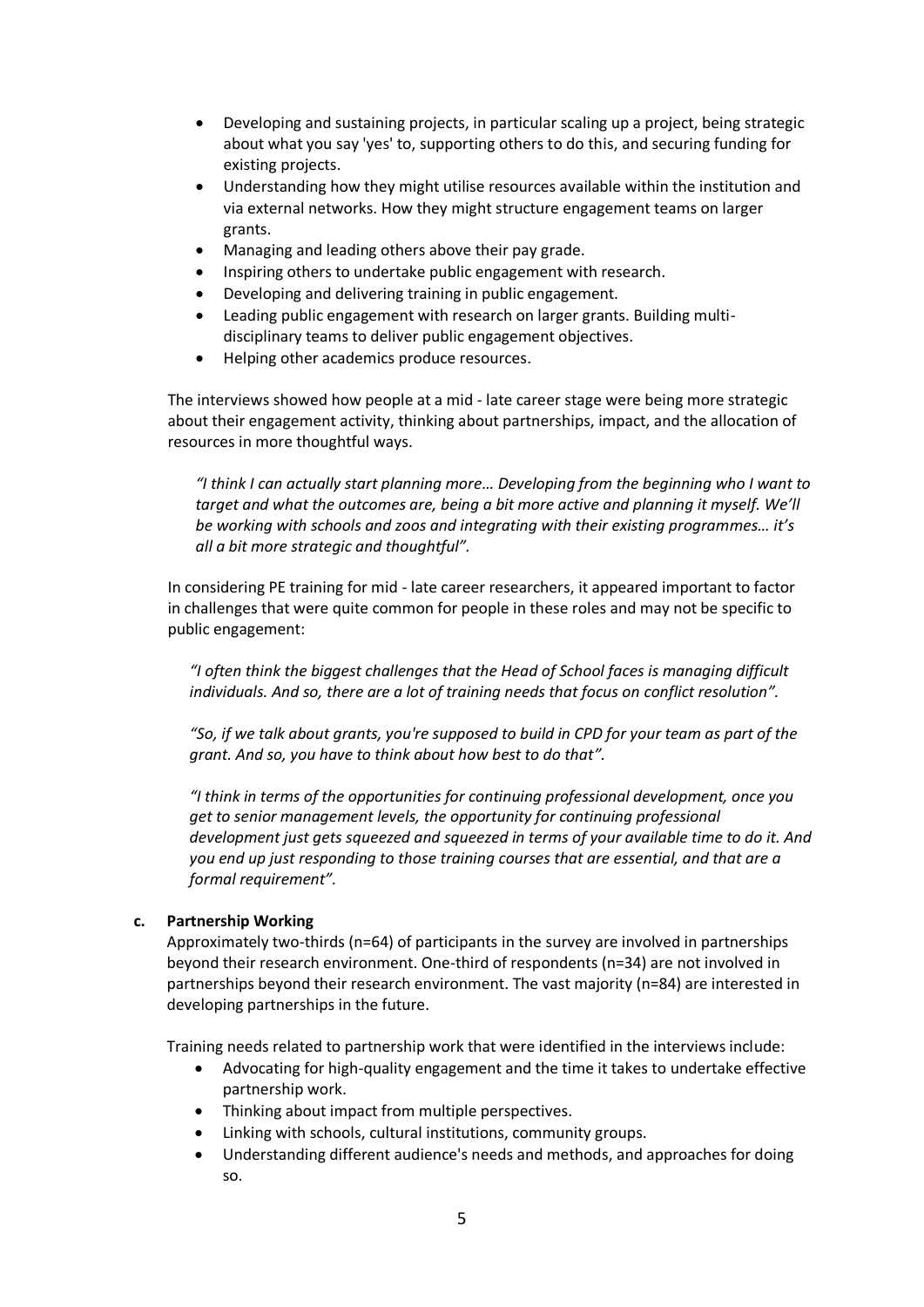- Building and identifying different networks that you can work with.
- Reflecting on different roles individual researchers can play within partnerships and how this relates to their learning/teamwork style.
- Unpacking the ethical dimensions of partnership, particularly around working in developing countries.
- Understanding the different expectations of partners (i.e., how industry manage IP, professional codes of conduct, dress, etc.).
- The art of listening and facilitation skills.
- Co-creation of environmental data, community organising, approaches to mobilising research.
- 10. We also asked interviewees a more open question about their public engagement training and development needs: *In public engagement with research, what would you like to find out more about? Where would you like to develop your skills?* We've summarised the responses below:
	- Embedding evaluation in public engagement with research.
	- Working to high-quality production values.
	- Writing skills and storytelling.
	- Empowering users to do their own research.
	- Narrative mapping (i.e., understanding how different audiences are talking about issues related to your research).
	- Taking advantage of COP26.
	- Interpreting feedback (i.e., every story people tell is subjective).
- 11. The capabilities that people would like to develop via public engagement training align well with the findings from the **[Engaging Environments: Lessons from the NERC funded Engaging](https://www.publicengagement.ac.uk/sites/default/files/publication/engaging_environments_lessons_booklet.pdf)  [Environments Programme](https://www.publicengagement.ac.uk/sites/default/files/publication/engaging_environments_lessons_booklet.pdf)**. These include:
	- Developing the skills needed to build productive multi-disciplinary/multi-partner research teams.
	- Utilising and contributing to the evidence base for public engagement.
	- Supporting researchers to work with individuals and organisations that bring different skill sets – for example, creative storytellers or community organisations.
	- Understand your audience, the values and opinions they bring and what motivates them to get involved.
	- Invest in and support researchers and students to develop high-quality approaches to public engagement.
	- Develop the skills and capabilities needed to co-design.
	- Build-in evaluation and reflective approaches.
	- Develop systems that enable you to learn from other people's experience and knowledge.

#### **Effective CPD Interventions**

- 1. The most frequently undertaken public engagement training researchers had taken part in over the past two years include participation in conferences/organised events, supervising, mentoring or teaching others, and reviewing books, articles, or papers:
	- Presenting at conferences/organised events (n=54)
	- Supervising research or students (n=53)
	- Attending conferences (n=53)
	- Lecturing or teaching (n=47)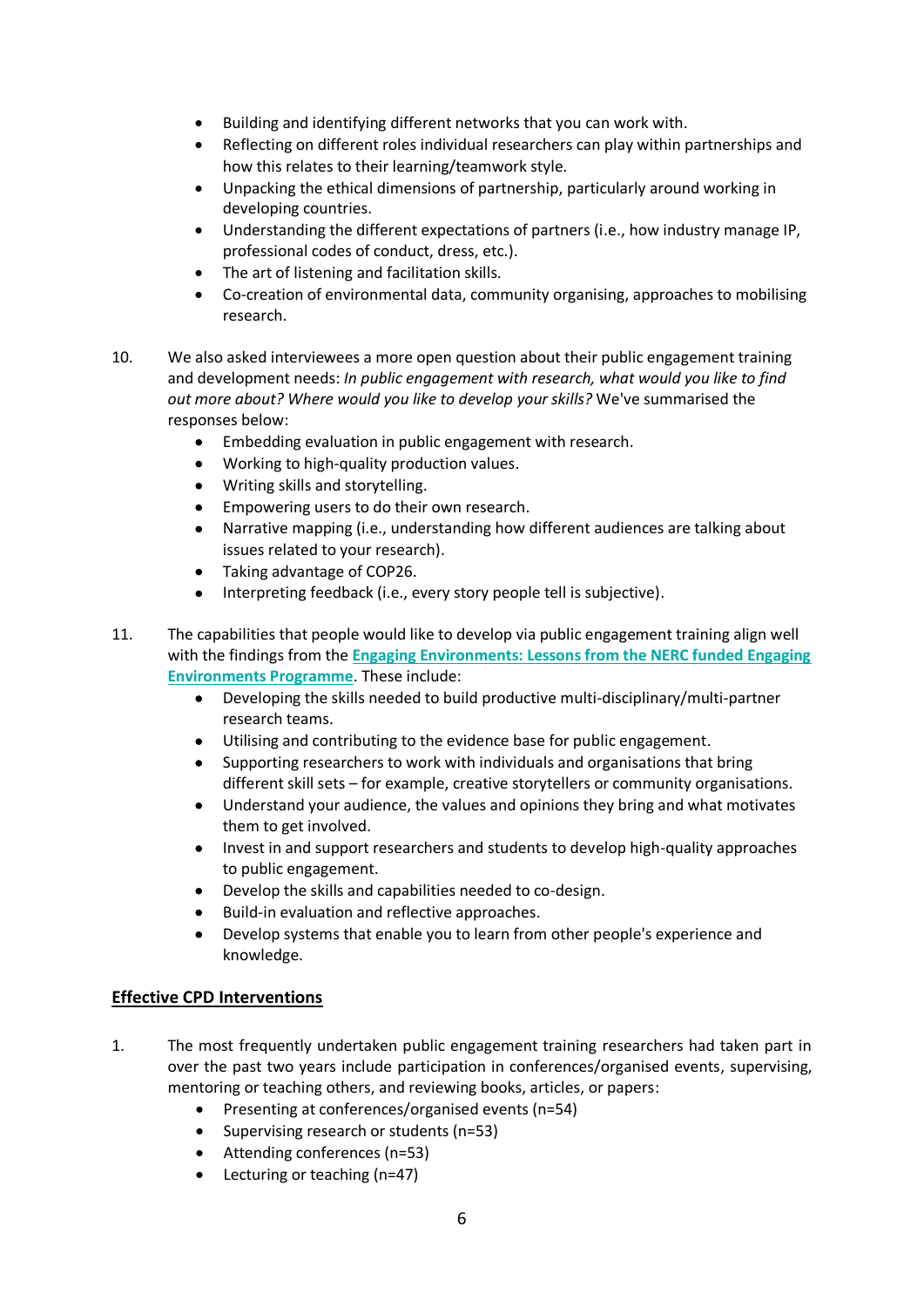- Reviewing books, articles, or papers (n=45)
- 2. Participation in distance or online learning was quite common (n=27), potentially not a surprise given the pandemic. However, attending or planning formal courses (such as the NERC Researcher Engage Academy) is less common. The proposed programme will likely be a unique opportunity for many of the participants taking part.
- 3. Respondents to the survey tend to value professional development and feel that it is more important to them than other researchers in their institution, their research field and their institution as a whole. Previous studies have suggested that CPD and training can be met with significant resistance within academic communities, in particular because of its link to what is seen as an obsession with measuring performance (Stefani, 2013), in line with a growing encroachment on higher education and academic freedom (Bozalek *et al.*, 2014; Mockler, 2013; Kneale *et al*., 2016; Dill, 2005). The researchers we spoke with and the majority of those who had completed the survey appeared to have an appetite for CPD.
- 4. Overall, researchers we spoke with felt they had a great deal of autonomy over their CPD. They were not actively discouraged from undertaking CPD opportunities nor were they actively encouraged. Nevertheless, competing pressures on time, budget and a lack of suitable opportunities were significant barriers to participation in professional development for many. We found that for some early career researchers it was difficult for them to assess which CPD opportunities to pursue given the short term and changeable nature of their contracts. Our findings also suggest that researchers have no workload allocation or no awareness of workload allocation for professional development.
- 5. In the survey we explored how much time people had invested in their professional development within and outside of working hours. Several respondents found it hard to quantify; however, around 50% of the people completing the survey provided an estimation for further analysis. Of these responses the average (mean) time spent on CPD within working hours over the past two years was 82 hours. Responses ranged from 420 hours to 0 hours. Outside of working hours the average (mean) was 68 hours with a range 350 hours to 0.

We are estimating that the NERC Researcher Engage Academy will take around 30 hours of learning time. It is notable that 21 respondents (36%) have spent 30 hours or less on CPD during working time over the last two years, and 20 respondents (40%) outside of working hours. 35% of respondents spent more time on CPD out of working hours than they did in working time. When you tally up the total time spent on CPD both in and out of working hours, on average researchers spend 25 hours more on CPD in work time compared with outside of work.

6. People frequently cited that the most effective CPD interventions they had taken part in were those that met a pressing or immediate need—for instance, undertaking management training when stepping into a leadership role for the first time.

> *"The most valuable courses have been those that come at the right time. For example, just when I am going to take a big project".*

> *"We have that in the grant writing workshop... they encourage you to share exactly what you're doing and people are feeding back on it… So you kind of feel the direct benefit for you".*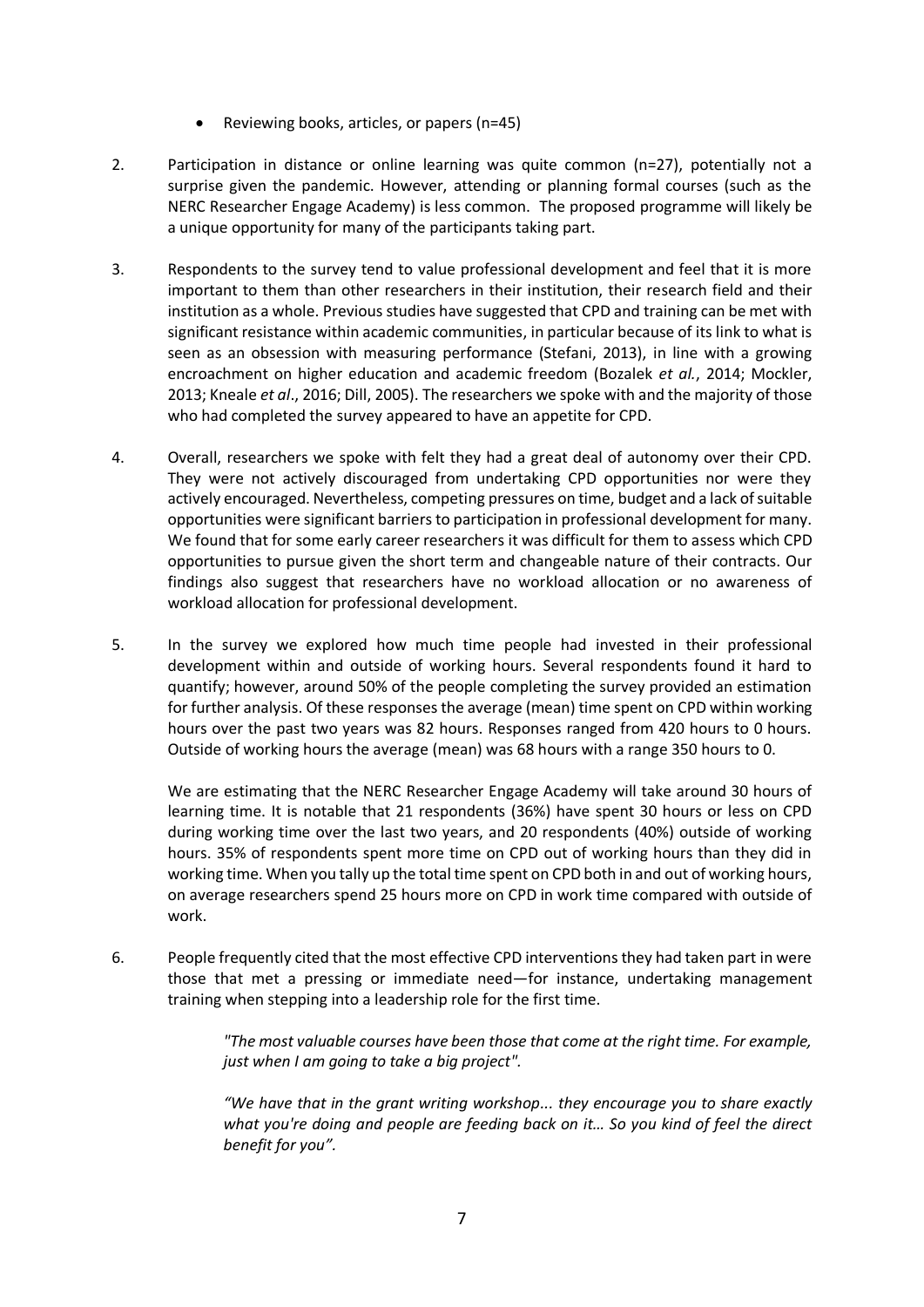- 7. It was quite common for researchers to cite a preference for action research approaches. People wanted to work together with others on tangible outputs, materials, or real problems that they are grappling with. They wanted the training time to be used productively and to help them solve real problems or progress projects that they were overseeing. It was clear that having a live project to develop and reflect on with peers would be highly valuable, though this might not be feasible in practice depending on the size of the cohort and the focus of the training. Perhaps one opportunity would be to run a programme for holders of large grants. We got the sense from interviewees that the project must be authentic and not a fabricated one for the purposes of delivering the training.
- 8. Several saw CPD as part and parcel of their job. They pointed to the importance of reflection and learning from others:

*"I think most CPD type activities are picked up on the job. And, and if you're lucky enough to have the opportunity to observe good managers and good heads of school, for example, then you try and emulate them as best you can".*

- 9. It is important to note that whilst several interviewees cited a preference towards action learning approaches as their most valuable CPD experiences, some interviewees cited smaller programmes where they had gained skills such as speed-reading or presenting which they have used almost every day in their work.
- 10. The findings from this research corroborate with consultations undertaken as part of the **[ChallengeCPD,](https://blogs.bath.ac.uk/publicengagement/2018/09/06/challengecpd-reports/)** where for example, researchers stated that the sign of an effective CPD programme was that it saved them more time than they put in. In a broad sense, the criteria for successful CPD that arose from our discussions with researchers aligned with the findings from this earlier work funded by UKRI:

#### **Design**

- Enables you to **reflect** on an intervention, task or professional challenge and what you have learned from it.
- Is **linked to a big picture** (i.e., not a one-off box tick) but linked into career pathways.
- Is **timely** and run when people need it at times that they can attend.
- It is **enduring** and provides resources that people can return to.
- In an **environment** that is supportive of learning.

#### **Delivery**

- **Challenges thinking and behaviour.** Opening-up new ideas that might change practice providing a space to 'dream differently'.
- **Is inclusive** and designed to account for different attitudes towards 'training', different learning needs and styles etc.
- Uses **active learning** approaches, not simply presenting black and white answers. Is **responsive** to the needs of participants (i.e., tailored on the fly) and **relevant** to participants' backgrounds and requirements.

#### **Valued**

- Provides **recognition and accreditation for skills.**
- Is **efficient** and **effective,** saving more time than the time invested in it.
- Is delivered by someone who has the **confidence** of the researchers.
- Helps **build networks and cohorts of practice**, facilitating peer-to-peer support.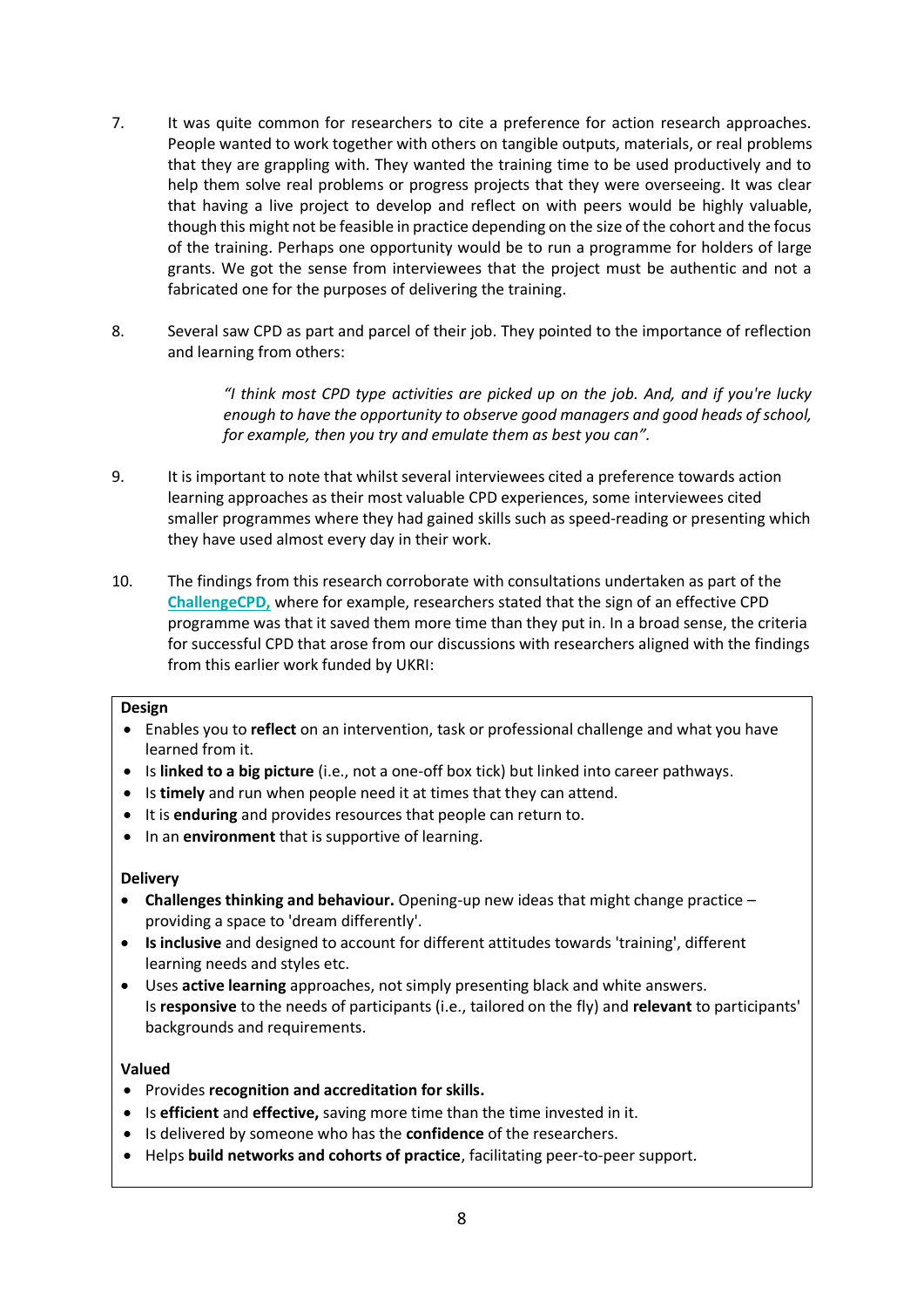- 11. One researcher pointed to a programme that they had attended which had over thirty different facilitators and trainers all from different professional backgrounds. They valued hearing from different perspectives and expertise.
- 12. Several of the mid late career researchers we spoke with have a wealth of expertise to contribute as mentors and facilitators on the proposed programme. Whilst they too wanted to learn from others, mobilising this expertise could offer huge benefits to all participants.

#### **Delivering CPD Online**

- 1. Participants in the research were largely familiar with Zoom (n=94) and Teams (n=80). Other online participation platforms were less familiar, for instance: Slack (n=28), Padlet (n=15). The interviews confirmed this. There was a slight preference for Zoom over Teams as it was considered less 'buggy' as a live conference programme. There was reticence in some quarters towards additional online tools and platforms being used (i.e., Padlet, Slack) as people did not want to invest time in learning a new platform and had had previous bad experiences.
- 2. One interviewee had been experimenting with online platforms that replicate a physical environment and give users more flexibility over how and where they meet. They gave two examples:
	- a. **[https://www.sococo.com](https://www.sococo.com/)**: An online conference platform that replicates a physical space in the virtual world.
	- b. **[https://www.gather.town](https://www.gather.town/)**: Similar to the above, Gather Town attempts to reintroduce a physical space to the online meetings. Enabling people to form their own clusters and unconference spaces.

You might also like to consider Remo: **[https://remo.co](https://remo.co/)** as an alternative to the above suggestions.

- 3. A number of different formats were put forward for the delivery of the programme. Survey respondents could select all that apply. The most popular formats were:
	- a. Webinars live with Q&A (n=74)
	- b. Self-directed modules complete at own pace (n=58)
	- c. Instructor-led sessions at set times (n=55)
	- d. Webinars on demand (n=52)
	- e. Mentors access to mentors with expertise in specific areas of engagement practice (n=50)
- 4. In the interviews, we found that a 2-3-hour session (often preferred in the mornings) would be the longest interactive session that people would attend. Generally, people recommended a mix of synchronous and asynchronous engagement during a session. For example, taking on board some content, working on it individually, then bringing it back to peers/tutors for further work and feedback.
- 5. Whilst researchers value the networking opportunities afforded by conferences and CPD opportunities, some interviewees cited warnings around too frequently mixing up the breakout groups. Course designers need to balance the need to build trust between participants and a sense of a community with a group of peers with enabling networks to develop. One interviewee cited they had attended a session where they were in different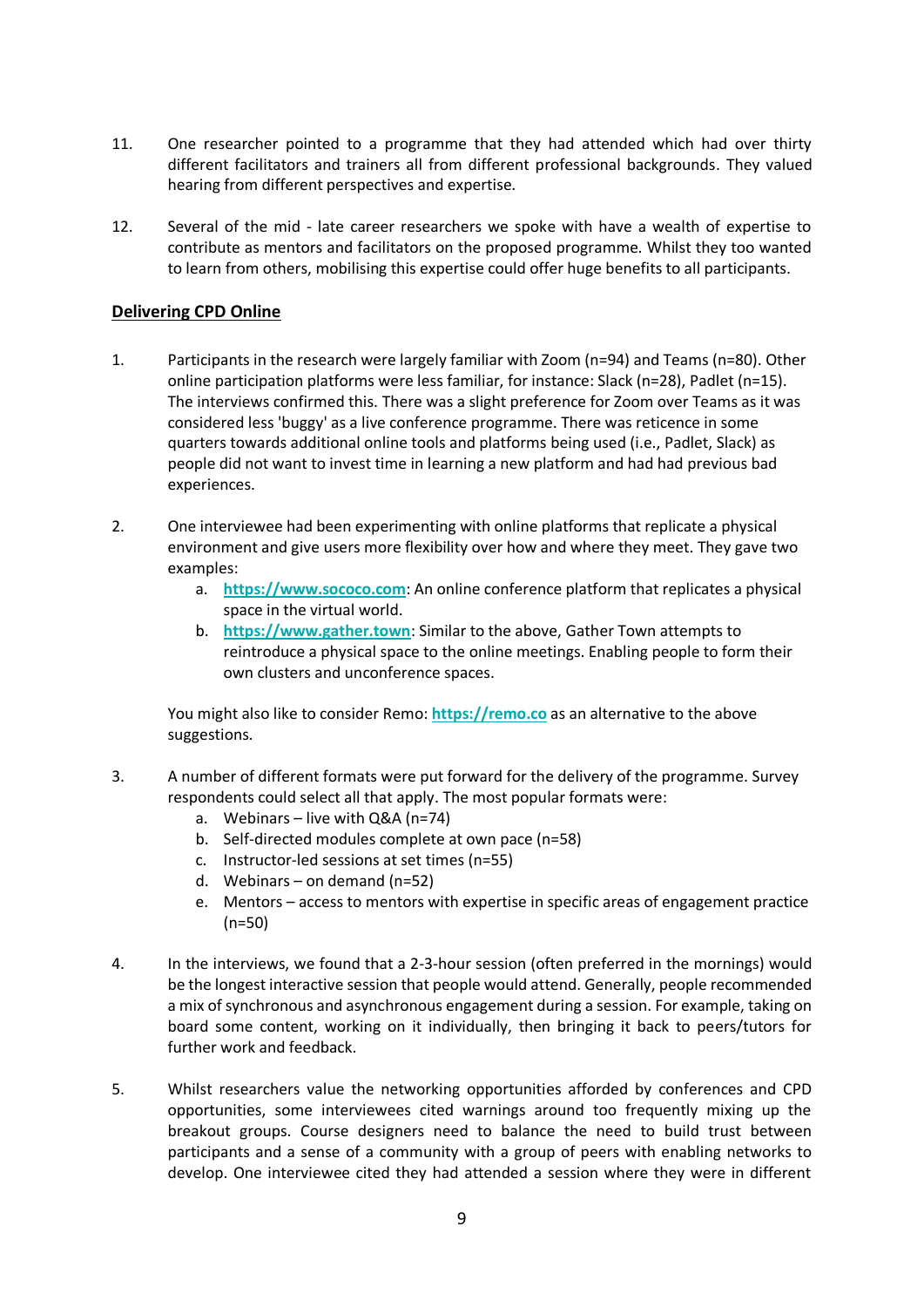groups each time. This created a situation where there was not the time to get to know each other and build trust, whilst as they went through the day, the questions became deeper and more probing. They reported that people gave up participating after a while.

- 6. Researchers appeared to value having points in the programme for 1:1 interaction: for work within an established peer group, for networking or for taking onboard new content. One interviewee spoke favourably of using pre-recorded video with the speaker in the room to engage with the conversations that surround the presentation.
- 7. It was noted that, despite some challenges around accessibility, the virtual world could open up CPD to researchers who might not have put the time aside to attend face-to-face events. That said, other interviewees found the online format a poor cousin to face-to-face engagement.

*"I've found the online world to be challenging. It's harder to get social feedback and interaction in group meetings, where only one person speaks at time".*

*"I feel that because of the virtuality of everything, more people have been able to come together, across different interest and countries. I have received invitations recently which, if it weren't for virtual interaction that I've had, I maybe would not have built the networks to make that possible".*

#### **Recommended Dissemination Channels**

1. We asked interviewees if there were any dissemination channels the NCCPE could use to notify NERC researchers of the potential training opportunity. The following avenues were put forward:

Learned Societies & Professional Bodies

- Challenger Society for Marine Science: **[https://www.challenger-society.org.uk](https://www.challenger-society.org.uk/)**
- Royal Meteorological Society: **[https://www.rmets.org](https://www.rmets.org/)**
- Royal Geographical Society: **[https://www.rgs.org](https://www.rgs.org/)**
- Institute of Mathematics: **[https://ima.org.uk](https://ima.org.uk/)**
- VKems: **[https://www.vkemsuk.org](https://www.vkemsuk.org/)**
- The Royal Institution: **[https://www.rigb.org](https://www.rigb.org/)**
- Bristol Ecological Society: **[https://www.britishecologicalsociety.org](https://www.britishecologicalsociety.org/)**
- Chartered Institute of Ecology and Environmental Managers. **[https://cieem.net](https://cieem.net/)**
- Society for Applied Microbiology: **[https://sfam.org.uk](https://sfam.org.uk/)**
- Microbiology Society: **[https://microbiologysociety.org](https://microbiologysociety.org/)**
- Royal Society of Biology: **[https://www.rsb.org.uk](https://www.rsb.org.uk/)**
- British Society Geomorphology: **[https://www.geomorphology.org.uk](https://www.geomorphology.org.uk/)**

#### JISCmail Groups and Networks

- Promoters of Maths: **[https://www.jiscmail.ac.uk/cgi-bin/webadmin?A0=MATHS-](https://www.jiscmail.ac.uk/cgi-bin/webadmin?A0=MATHS-PROM)[PROM](https://www.jiscmail.ac.uk/cgi-bin/webadmin?A0=MATHS-PROM)**
- Climate Maths Network: **<http://blogs.exeter.ac.uk/climathnet/>**
- Maths for Planet Earth: **[https://mathsforplanetearth.ouce.ox.ac.uk](https://mathsforplanetearth.ouce.ox.ac.uk/)**

Other recommendations

• NCCPE/NERC Twitter Accounts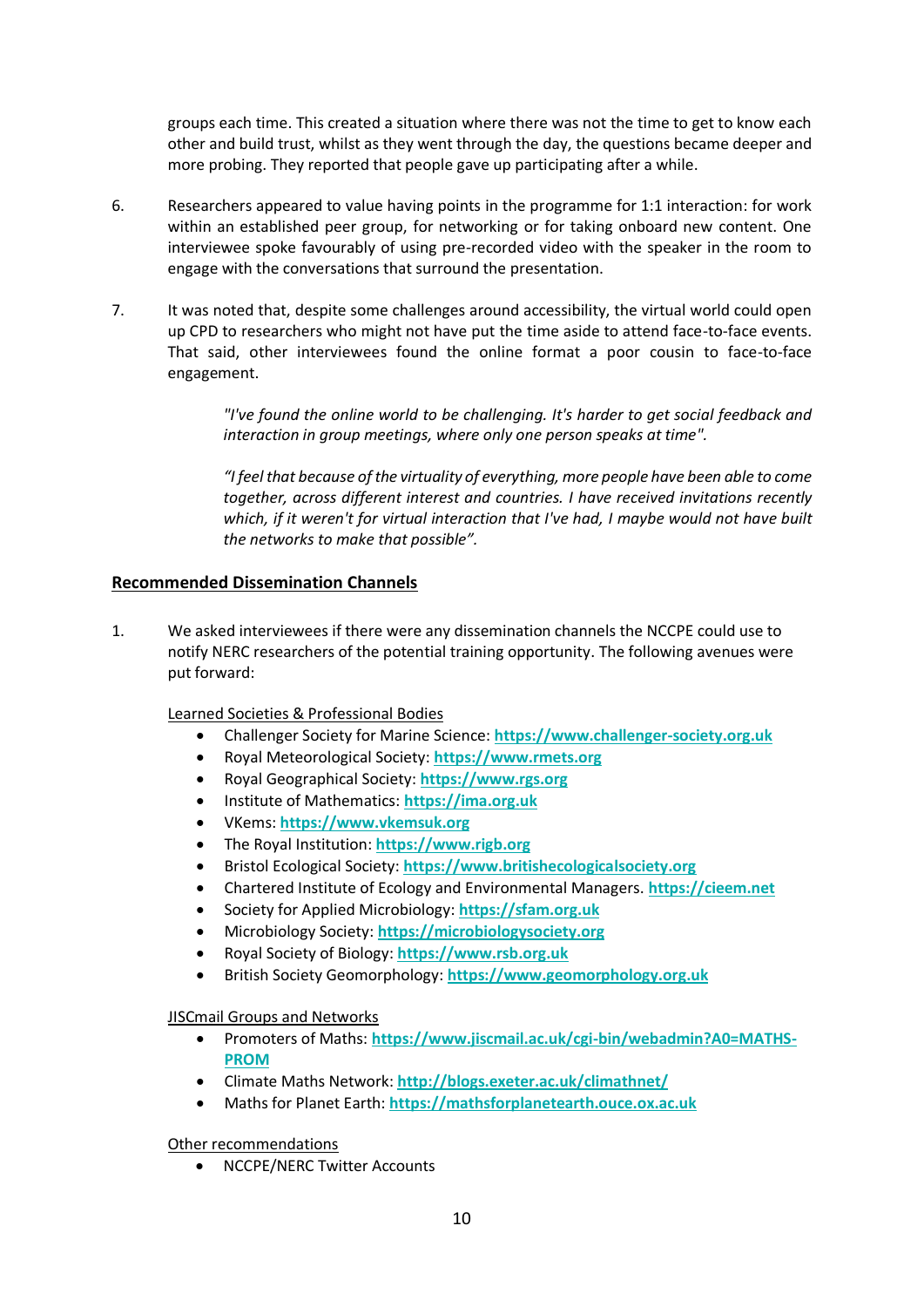• Institution – Researcher Development Offices

### **Recommendations**

#### **Training and development needs**

- 1. Consider taking participants through a gap analysis, encouraging them to identify and prioritise opportunities for further development.
- 2. Researchers bring a diverse set of experiences to public engagement. The programme should provide an opportunity for researchers to broaden their appreciation of the different forms of public engagement (drawing on contributions from participants) whilst also recognising that participants will want to deepen their skills within a specific area of public engagement.
- 3. In light of this (point 2 above), the NCCPE should be attentive to the area of practice that the researchers bring and want to further develop, alongside more generic public engagement skills and attributes such as leadership, evaluation, and partnership work. This may involve building groups around a specific area of practice (e.g., schools' outreach, engaging the media, policy, working with communities).
- 4. The research highlighted the following opportunities to be considered when developing the training:
	- o **Learning about effective partnership.** An overview on effective partnership working with modules relating to specific types of partner, e.g., policymakers, schools, community organisations, cultural sector. These modules could bring in experts from these areas.
	- o **Peer review college.** Action learning sets, bringing the cohort together to develop a quality framework for assessing bids that involve public engagement. Modules on influencing others, the evidence base for public engagement, and how you make the case for quality engagement.
	- o **Mid to late career.** A leadership programme targeted on the public engagement context. Participants form peer groups to reflect on aspects of leading public engagement – in line with:
		- Understanding different approaches to public engagement, in particular moving beyond the approach they are familiar with and how you mentor and learn from others who are working with different methods.
		- Leading and learning with others.
		- Developing and sustaining projects, in particular scaling up a project, being strategic about what you say 'yes' to and supporting others to do this, and securing funding for existing projects.
		- Understanding how they might utilise resources available within the institution and via external networks and how they might structure engagement teams on larger grants.
		- Managing and leading others above their pay grade.
		- Inspiring others to undertake public engagement with research.
		- Developing and delivering training in public engagement.
		- Leading public engagement with research on larger grants. Building multidisciplinary teams to deliver public engagement objectives.
- 5. The programme should help accelerate skills development by signposting relevant opportunities and providing opportunities to reflect on experiences with peers. Several short skills-based modules could be provided around themes such as: facilitation skills, evaluation, project planning, etc.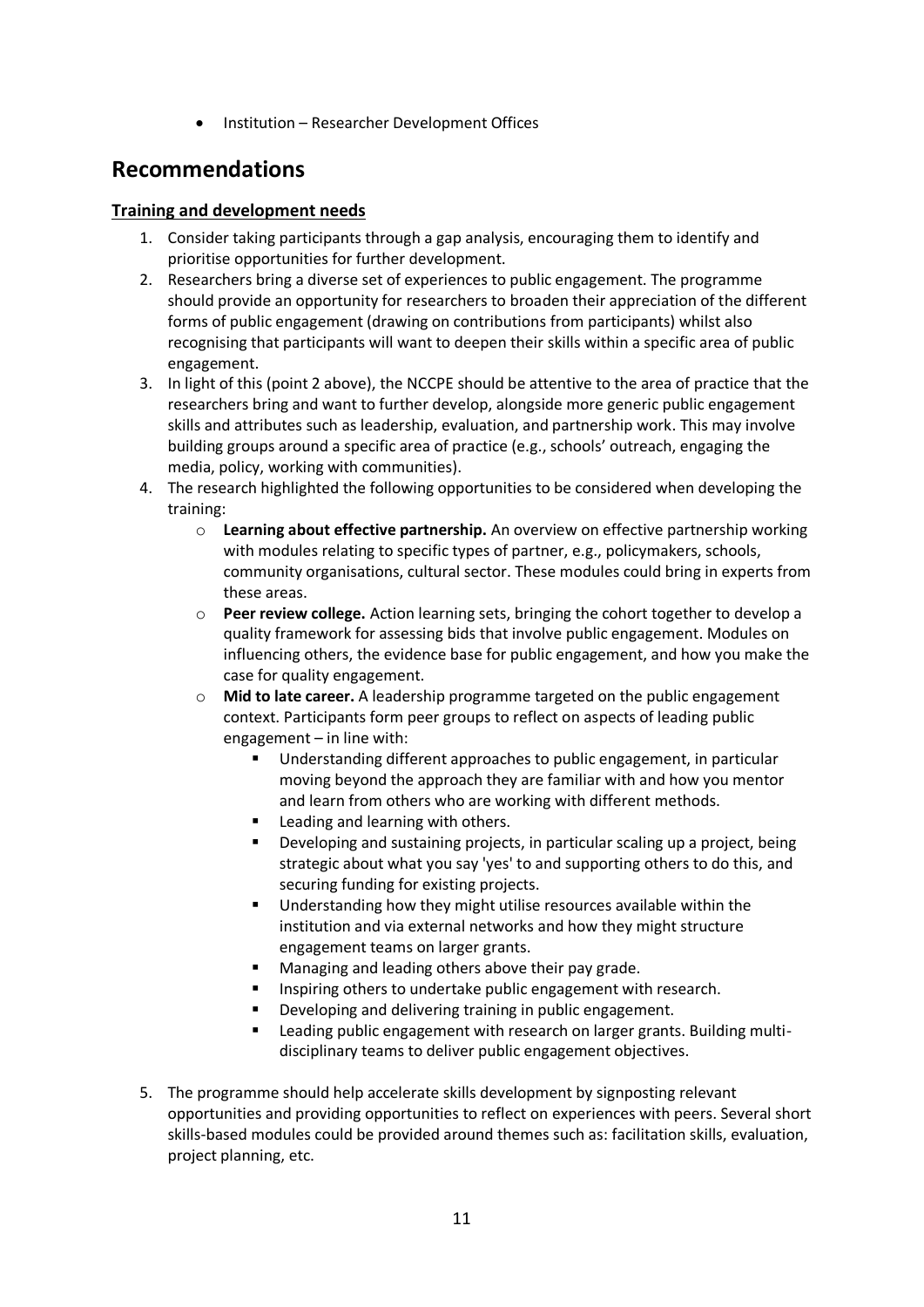#### **Effective CPD interventions**

- 6. Mentoring could be a valuable professional development opportunity if supported with training and reflection. Where possible, equip trainees to be mentors for other participants in the programme. For example, the mid/ late career cohort could valuably support more junior researchers as part of their professional development. Mentors should bring their experiences of mentoring back into their peer groups to reflect on the challenges.
- 7. There was appetite for problem-based learning, potentially organising action learning sets around real problems/challenges that participants bring.
- 8. There was appetite for a mixture of different learning formats. Webinars, expert provocations, peer groups, task and finish, group work, additional reading, etc.
- 9. Thirty hours is an appropriate amount of time for training but needs to be communicated effectively. Based on current participation in CPD, thirty hours may represent a barrier for some researchers and should be treated flexibly.
- 10. Funders could consider developing a CPD programme around the delivery of Public and Community Engagement programmes alongside larger funding calls. This would create a cohort that has a shared identity and would provide an excellent focus for professional development and learning.

#### **Delivering CPD online**

- In comparison with face-to-face meetings, people still do not yet have the conventions or shared experience of having effective conversations online. However, evidence from interviews suggest that online training would not be a barrier to participation and may be an enabler for some.
- Use tools and technologies that delegates are already familiar with. Zoom was welcomed over Teams for online conferences and workshops. Any additional tools such as Miro or Padlet should be supported with training, although it is advisable to use only one online tool, rather than a selection. Tools should be assessed for issues around inclusion and accessibility.
- There was interest in supporting participants to review and adapt their presentation style for online delivery. This could form one of the skills-based modules.
- Potential participants suggested that three hours was the maximum time they would give to an online event. It may be worth considering shorter sessions, interspersed with group work and some reflection time, for example, breakfast meetings, scheduled group work time, and afternoon catch-ups.
- Lead by example, setting out the conventions to participants at the beginning of the session (i.e., videos on/off, mics, how to participate, how to get from one 'place' to another, keeping to time etc.).
- Build time in for people to get to know one another online in order to build trust and allow groups to go deeper into the work.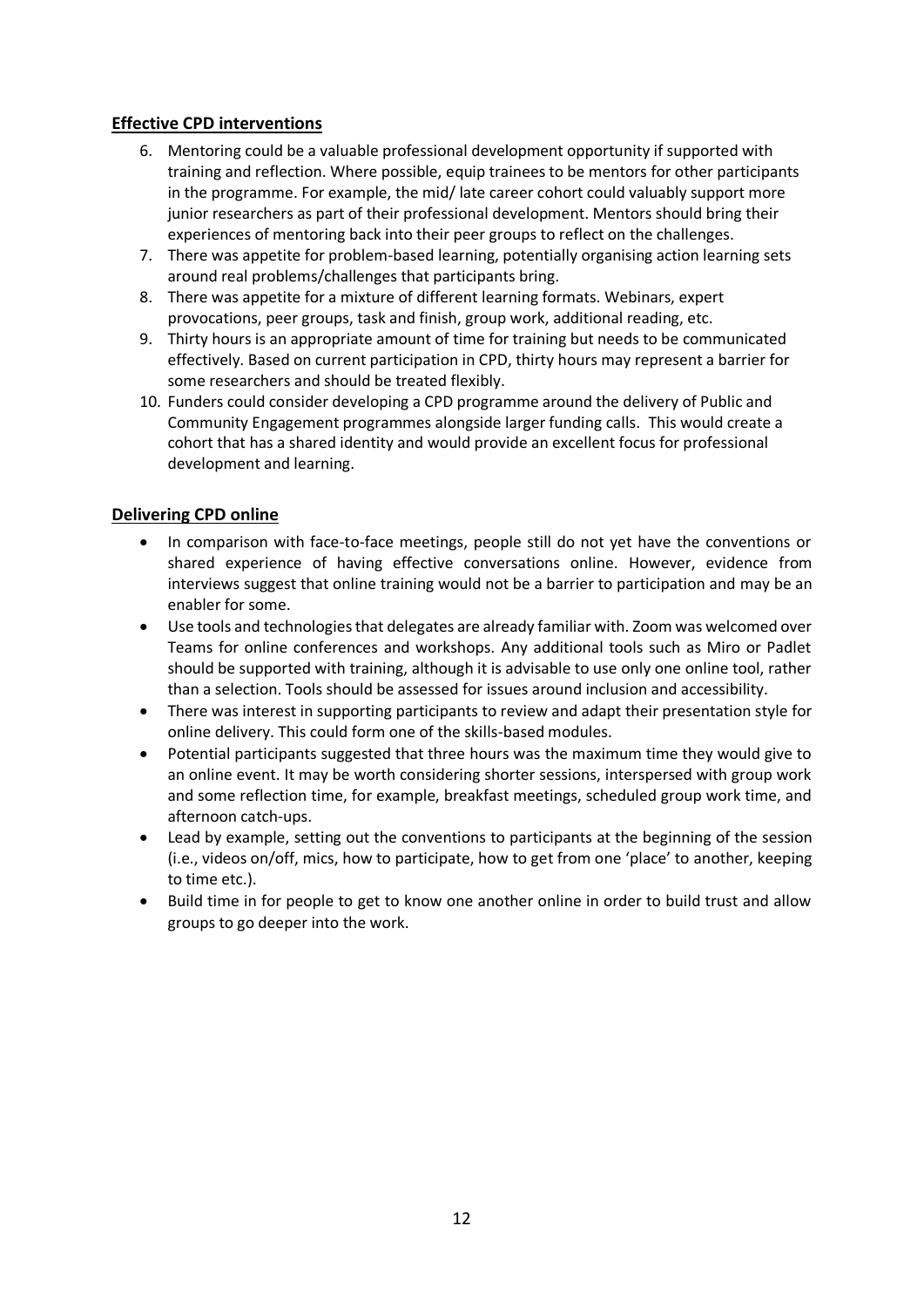### **Bibliography**

**Best practice in communications training for public engagement with science, technology, engineering and mathematics'.** *Journal of Science Communication***, 8 (2), 1–13. (Silva, J. and Bultitude, K. 2009)**

Continuous Professional Development for Public Engagement (Helen Featherstone and David Owen, 2018)

**Developing key skills as a science communicator: Case studies of two scientist-led outreach programmes'.** *Geosciences***, 5 (1), 2–14. (Illingworth, S. and Roop, H. 2015)**

Outputs from the Citizen Engagement on the Environment project (National Centre for Social Research, 2020)

Outputs from **Opening Up Science for All** (University of Reading) and subsequent Engaging Environments project: [https://linktr.ee/NERC\\_ENGAGING\\_ENVIRONMENTS](https://linktr.ee/NERC_ENGAGING_ENVIRONMENTS)

Public Engagement with NERC Environmental Science: Challenges & Opportunities (Paul Sapple, 2019)

**Supporting future scholars of engaged research'.** *Research for All***, 1 (1), 168–84. (Holliman, R. and Warren, C. 2017)**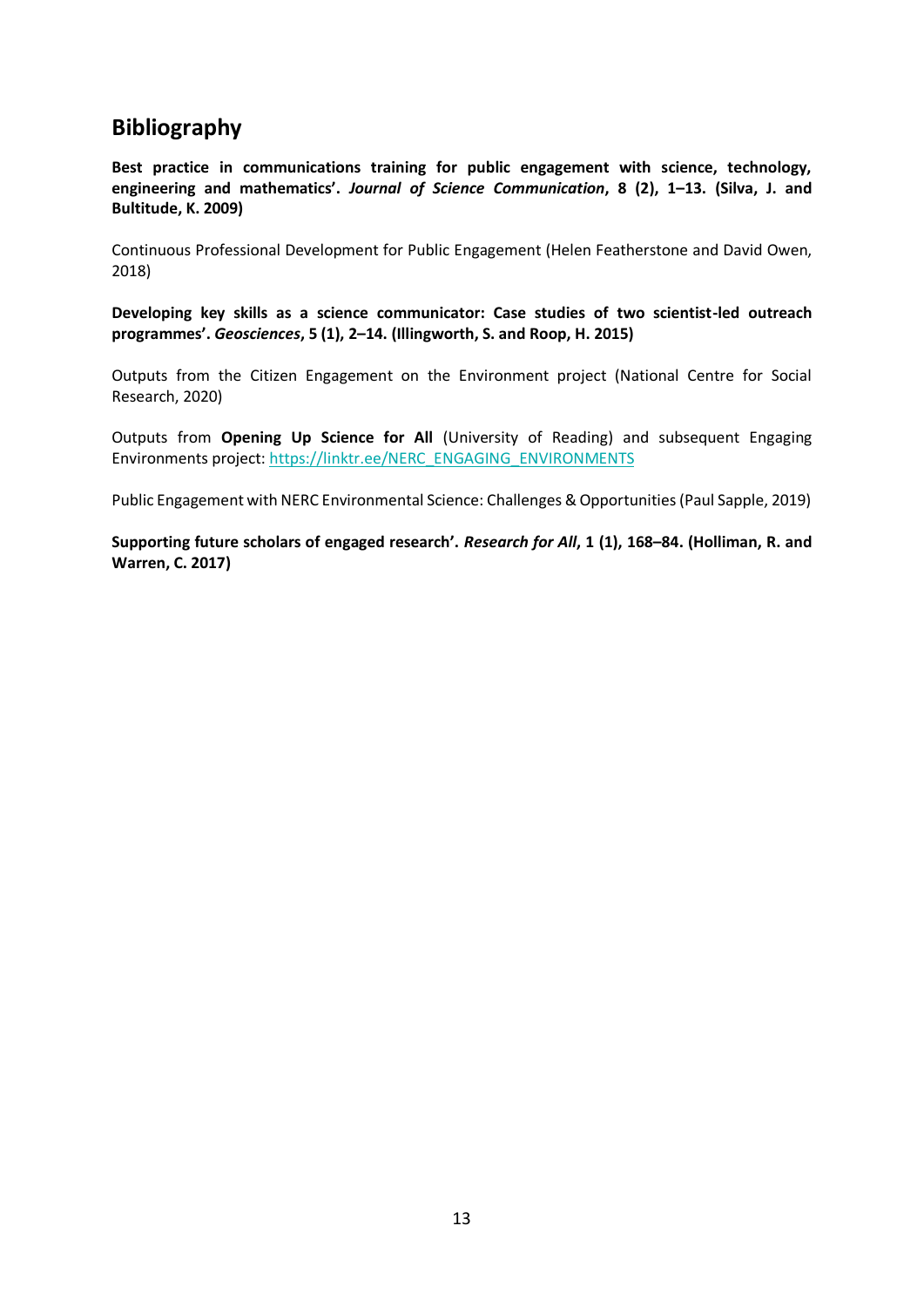## **Annex A: Participants in the study**





| <b>Survey</b>                                                                                                                                                                                                          | <b>Interview</b>                                                                                                                  |
|------------------------------------------------------------------------------------------------------------------------------------------------------------------------------------------------------------------------|-----------------------------------------------------------------------------------------------------------------------------------|
| 91 participants<br>3 Director/ Dean/ Centre Head<br>13 Lecturer<br>27 Professor<br><b>3 PHD Student</b><br>9 Researcher<br>2 Research assistant<br>1 Group leader<br><b>10 Research fellow</b><br>5 Reader<br>12 Other | 11 participants<br>2 Director<br>2 Lecturer<br>3 Professor<br>1 Research technician<br>2 Research assistant<br>1 Senior scientist |
| 75 HEIS                                                                                                                                                                                                                | 8 HEIS                                                                                                                            |
| <b>11 Research Institutions</b>                                                                                                                                                                                        | 2 Research Institutions                                                                                                           |
| 2 NERC research centre                                                                                                                                                                                                 | 1 Professional body                                                                                                               |
| 1 NDPB                                                                                                                                                                                                                 | Of this group, 3 interviewees worked at a Russel Group                                                                            |
| 1 Professional body                                                                                                                                                                                                    | University or at a research institute affiliated with a Russel                                                                    |
| 1 consultant                                                                                                                                                                                                           | <b>Group University.</b>                                                                                                          |
| How long have you been funded by NERC?                                                                                                                                                                                 | How long have you been funded by NERC?                                                                                            |
| <b>Excluding PHD:</b>                                                                                                                                                                                                  | <b>Excluding PHD:</b>                                                                                                             |
| 19=1-5 years, 10=6-10 years, 19=>10 years, 10=N/A                                                                                                                                                                      | $3=1-5$ years, 1=6-10 years, 2=>10 years, 2=N/A                                                                                   |
| <b>Including PHD</b>                                                                                                                                                                                                   | <b>Including PHD</b>                                                                                                              |
| 10=1-5 years, 6=6-10 years, 13=>10 years, 2=N/A                                                                                                                                                                        | $3=1-5$ years, 1=6-10 years, 2=>10 years, 2=N/A                                                                                   |
| 93.5% aligned with the Working in Partnership cohort                                                                                                                                                                   | 100% aligned with the Working in Partnership cohort                                                                               |
| 62.2% aligned with the NERC Peer review college cohort                                                                                                                                                                 | 54.5% aligned with the NERC Peer review college cohort                                                                            |
| 31.8% aligned with the Engagement and Impact leadership                                                                                                                                                                | 27.3% aligned with the Engagement and Impact leadership                                                                           |
| cohort                                                                                                                                                                                                                 | cohort                                                                                                                            |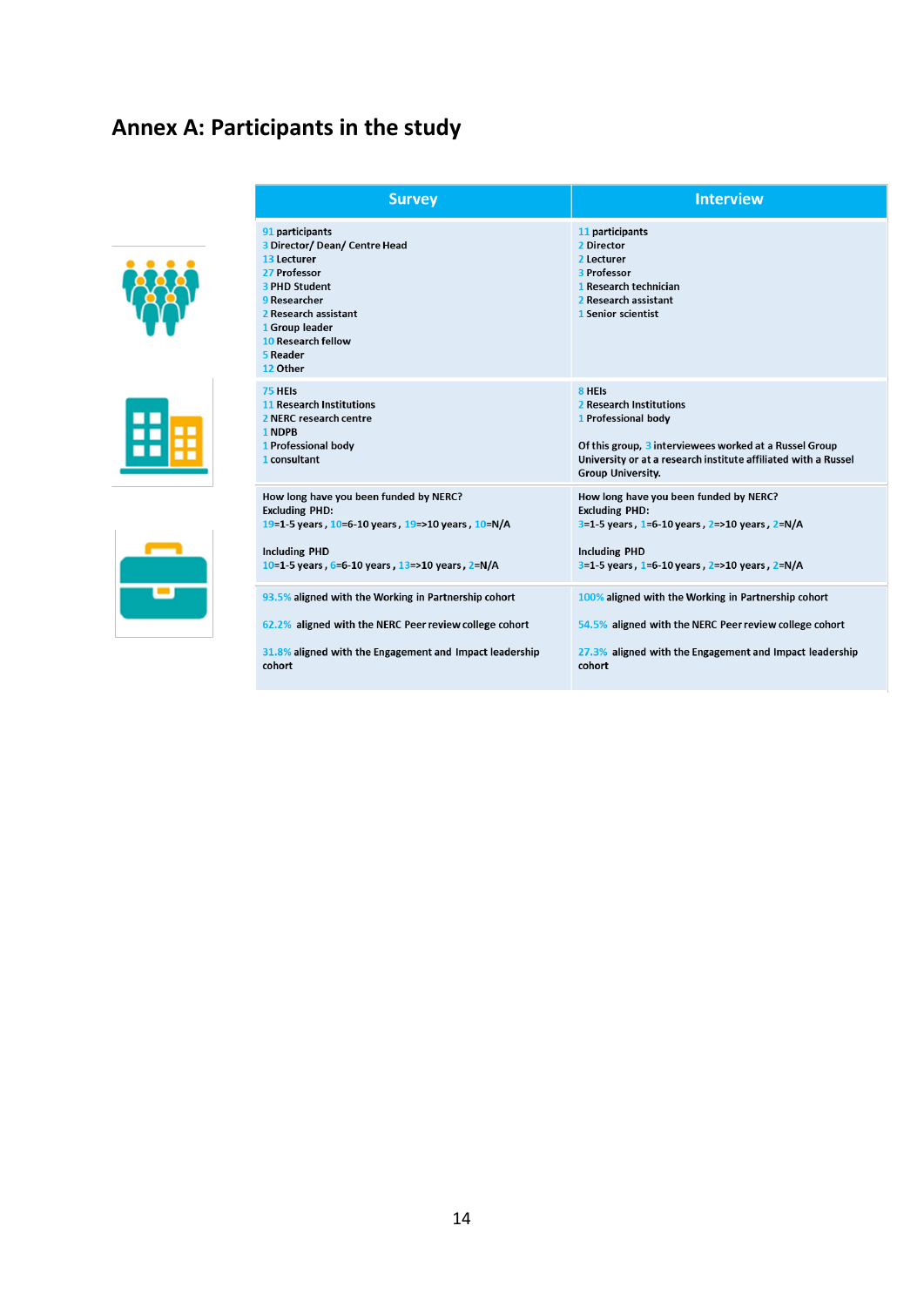## **Annex B: Interview Schedule**

What does CPD mean to you?

In what ways are you supported to undertake CPD currently? Do you feel you have ownership over your own CPD opportunities?

What are the key barriers to you undertaking CPD? And/or applying the lessons learned from CPD?

Looking back over professional development you have taken part in in the past is there a programme that really stood out? What did you like/value about it? What did you take away from it?

What makes an effective CPD intervention? Reflecting on your previous experiences - what makes for highquality professional development?

In what ways have you been able to apply what you have learnt from CPD to your work?

What does PE look like in the context of your research?

Have there been any key breakthrough moments in your understanding of and practice of public engagement?

In public engagement with research, what would you like to find out more about? Where would you like to develop skills?

#### Peer review

- You are part of the peer review college. What experience have you had of accessing funding bids?
- How confident do you feel assessing bids around PE? What are the challenges?
- What CPD needs do you have specific to your role as a peer reviewer of funding bids?

#### Mid - late career

- What roles do you play in leading and supporting others around engagement?
- What skills/experiences do you draw on? What challenges do you experience?
- What PE CPD needs do you have specific to this stage in your career?

#### Partnerships

- How confident do you feel working in partnership? Are there any specific skills about working in partnerships you want to develop?
- How could CPD support your partnership work?

In your survey responses you said you allocated \_\_\_\_\_\_\_ hours to professional development, can you say a little more about what this consists of? (i.e., formal training, putting time aside for reflection and reading etc.).

What online methods of delivery would suit you? What should we try to avoid?

What channels and platforms are you using regularly?

How can the programme fit best around your current workload and other responsibilities?